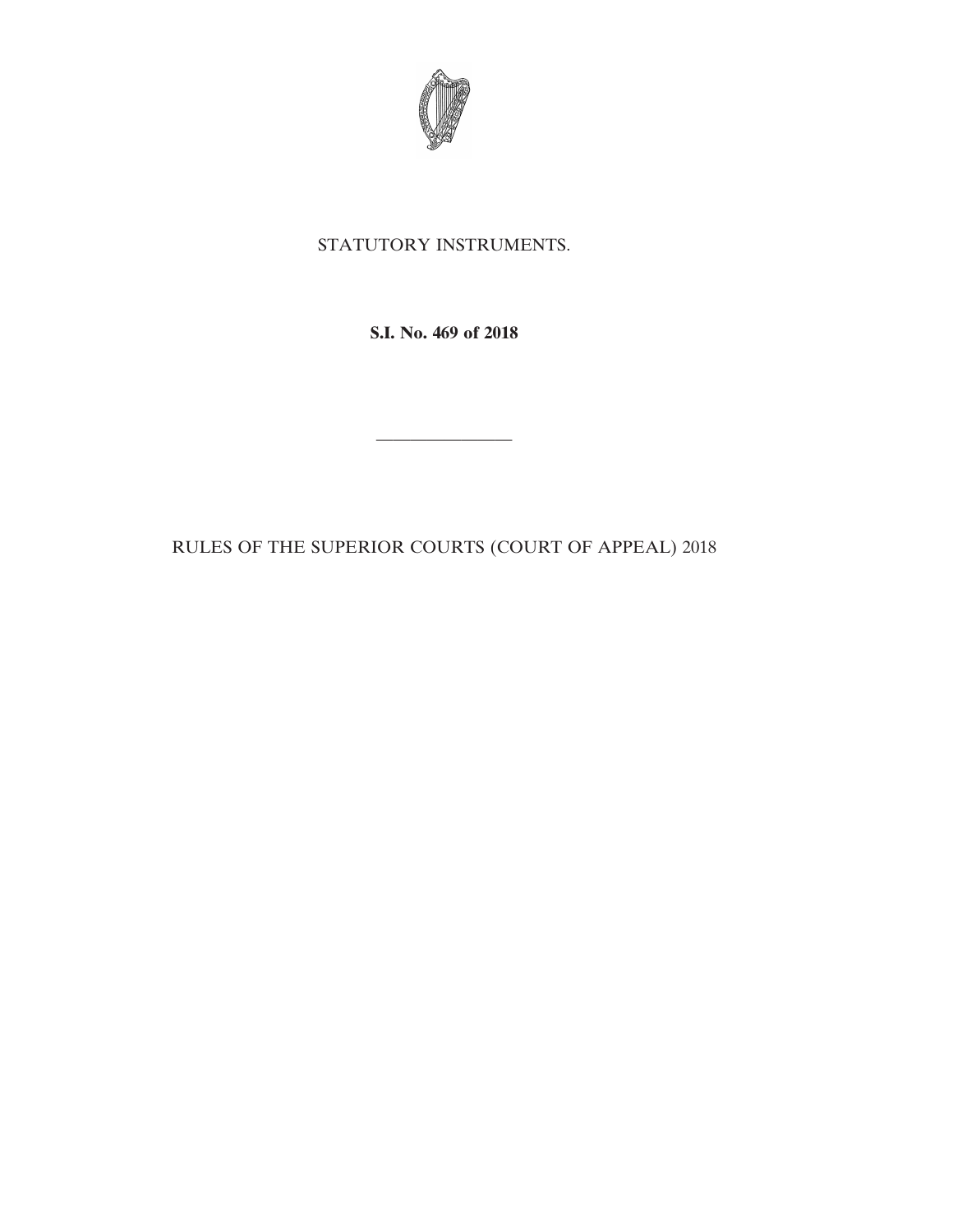## RULES OF THE SUPERIOR COURTS (COURT OF APPEAL) 2018

We, the Superior Courts Rules Committee, constituted pursuant to the provisions of the Courts of Justice Act 1936, section 67, and reconstituted pursuant to the provisions of the Courts of Justice Act 1953, section 15, by virtue of the powers conferred upon us by the Courts of Justice Act 1924, section 36, the Courts of Justice Act, 1936, section 68 (as applied by the Courts (Supplemental Provisions) Act 1961, section 48), the Courts (Supplemental Provisions) Act 1961, and of all other powers enabling us in this behalf, do hereby make the following Rules of Court.

Dated this 11th day of June, 2018.

Frank Clake George Birmingham Peter Kelly Elizabeth Dunne Michael Peart Anthony Barr Stuart Gilhooly Liam Kennedy Mary Cummins Noel Rubotham John Mahon

I concur in the making of the following Rules of Court.

Dated this 11th day of November, 2018.

CHARLES FLANAGAN, Minister for Justice and Equality.

> *Notice of the making of this Statutory Instrument was published in "Iris Oifigiúil" of* 16*th November*, 2018.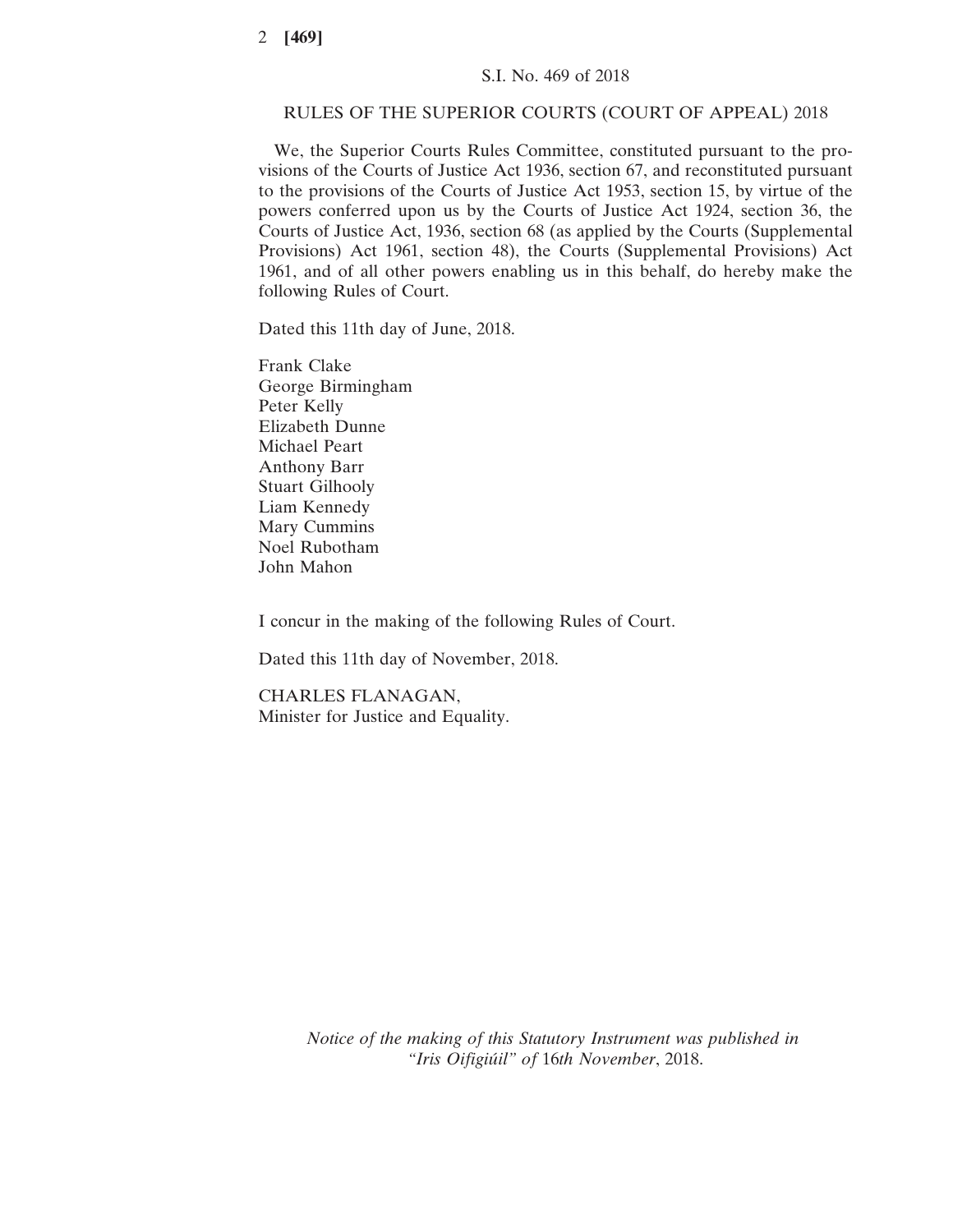### S.I. No. 469 of 2018

RULES OF THE SUPERIOR COURTS (COURT OF APPEAL) 2018

1. (1) These Rules, which may be cited as the Rules of the Superior Courts (Court of Appeal) 2018, shall come into operation on the 10th day of December 2018.

(2) These Rules shall be construed together with the Rules of the Superior Courts.

(3) The Rules of the Superior Courts as amended by these Rules may be cited as the Rules of the Superior Courts 1986 to 2018.

- 2. The Rules of the Superior Courts are amended:
	- (i) by the substitution for sub-rule (5) of rule 3 of Order 86 of the following sub-rule:

"(5) Where a document (other than a notice of appeal) is presented for lodgment late, the Registrar may accept the document for lodgment without prejudice to the right of any party concerned to object to the late lodgment.";

- (ii) by the deletion from Order 86A of the title **"IV. Expedited Appeals"** and of rules 7, 8, 9, 10 and 11;
- (iii) by the substitution for rule 12 of Order 86A of the following rule:

"12. An appeal to the Court of Appeal shall be brought by the lodgment in the Office for issue of a notice (in this Order called the "notice of appeal") in the Form No 6, which shall set out:

- (i) particulars of the decision that it is sought to appeal;
- (ii) the grounds of the appeal;
- (iii) the orders sought from the Court of Appeal;
- (iv) a list of the documents intended to be relied on by the appellant in the appeal, and
- (v) particulars of the appellant and of the respondent.";
- (iv) by the substitution for paragraph (*b*) of sub-rule (1) of rule 16 of Order 86A of the following paragraph:
	- "(*b*) the notice of appeal;";
- (v) by the substitution for paragraph (*a*) of sub-rule (1) of rule 17 of Order 86A of the following paragraph: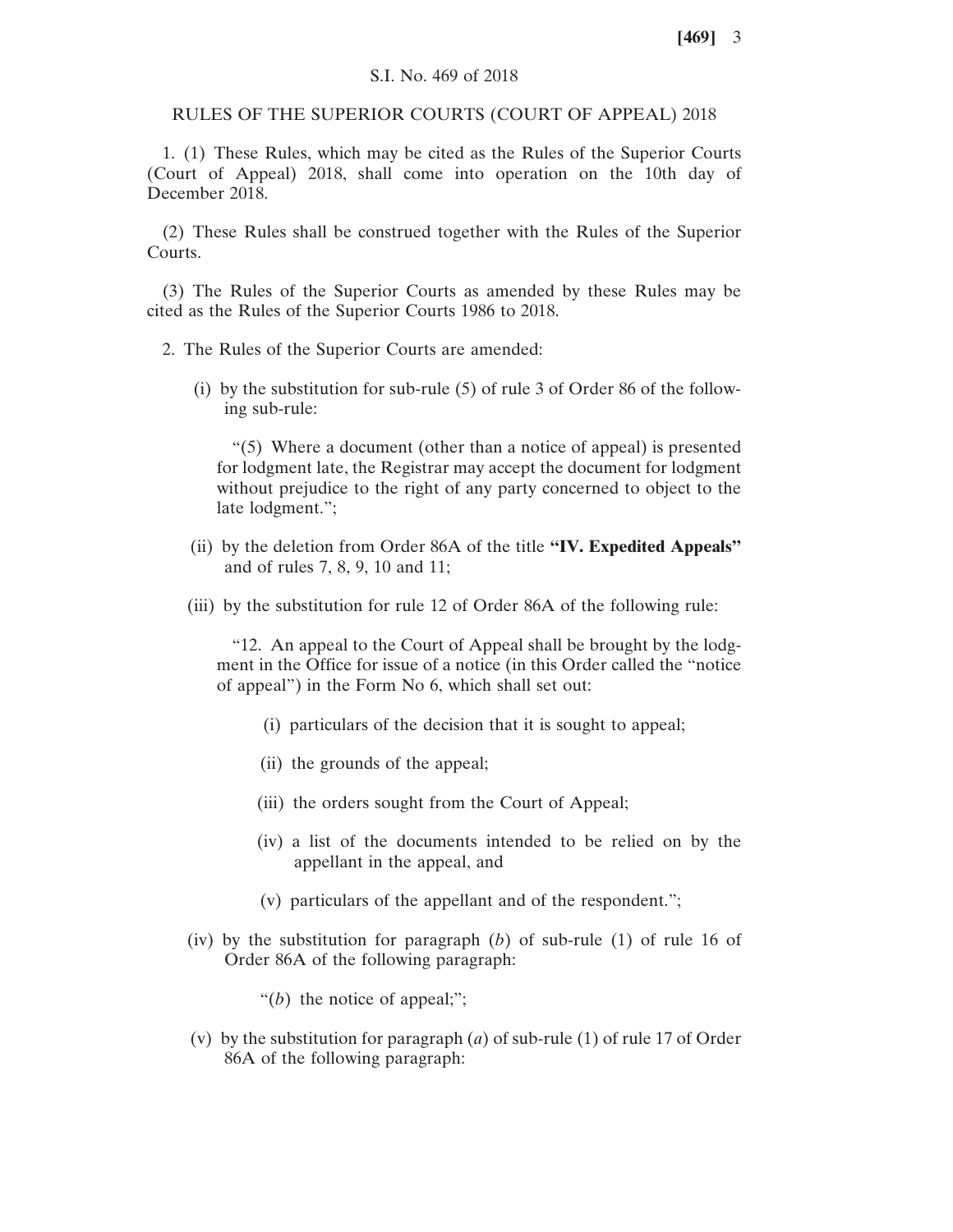## 4 **[469]**

"(*a*) a copy of the notice of appeal;";

- (vi) by the substitution for rule 18 of Order 86A of the following paragraph:
	- "18. The Registrar may at any time list an appeal before the Court of Appeal on notice to the parties for the giving of such directions or the making of such orders for the conduct of the proceedings as the Court of Appeal considers appropriate in the circumstances."; and
- (vii) by the deletion from Appendix U of the Forms numbered as Forms No. 4 and 5.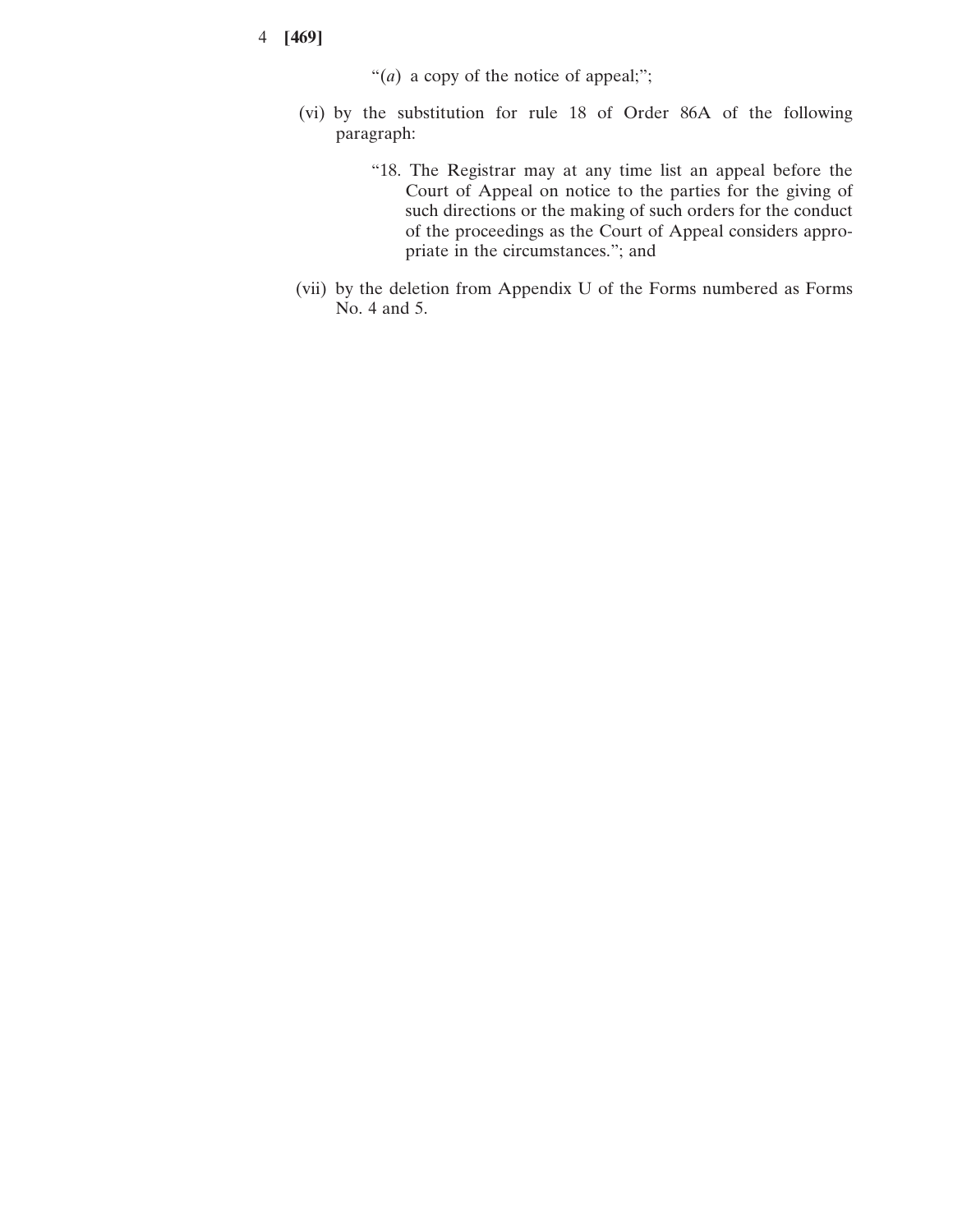**[469]** 5

## EXPLANATORY NOTE

*(This note is not part of the Instrument and does not purport to be a legal interpretation.)*

These Rules make amendments to Order 86A of the Rules of the Superior Courts, and consequential amendments, to remove the expedited appeals procedure under Part IV of that Order.